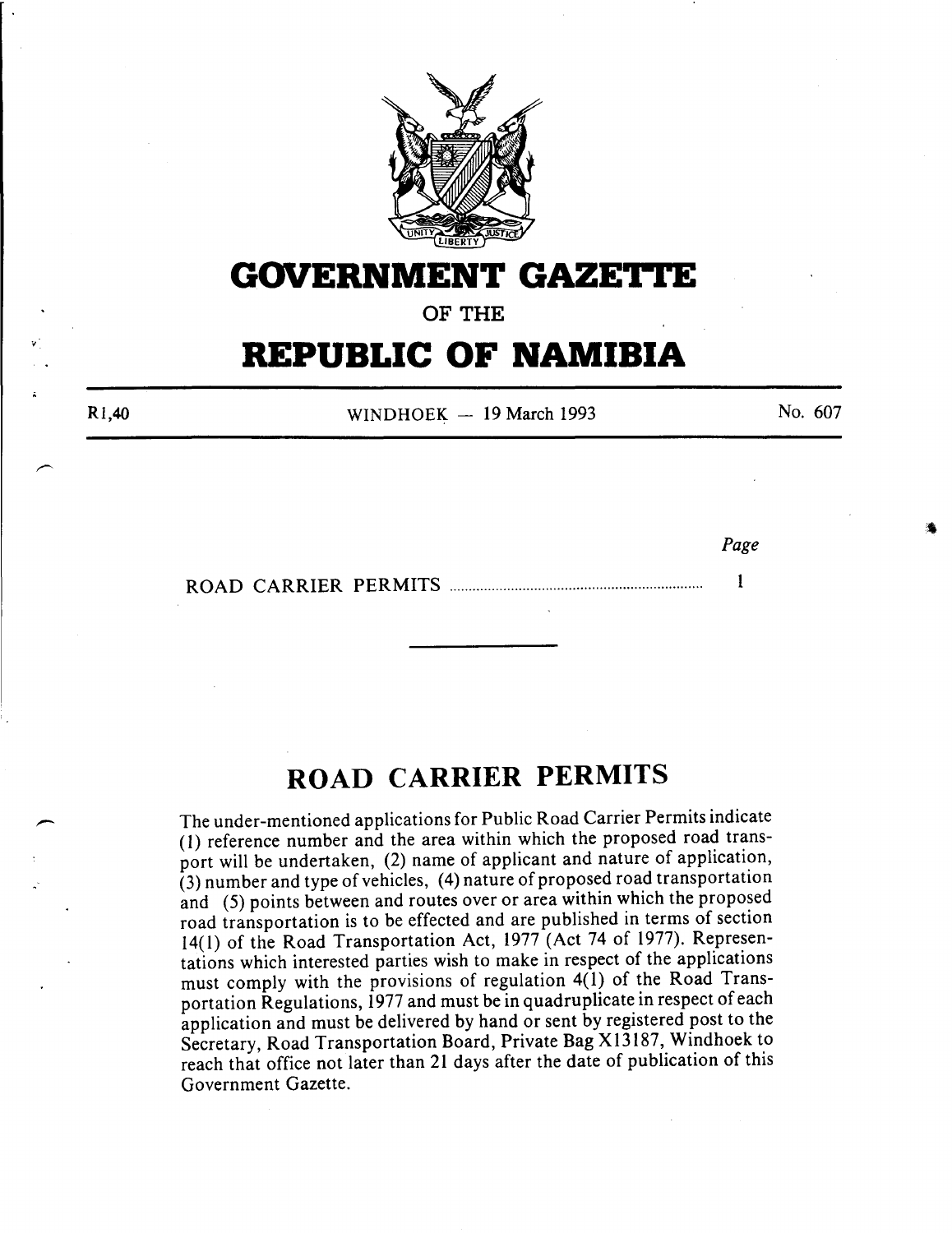- $(2)$  TJAKUVA M., WINDHOEK New Application.
- (3) Motor car to be acquired
- (4) (a) Taxi-passengers and their personal luggage.
- (5) (a) (i) Within Windhoek municipal area.
- (1) 16/07/92 92OP0363
- $(2)$  KALOMO N.I., WINDHOEK New Application.
- (3) Motor car  $\qquad \qquad$  to be acquired
- (4) (a) Taxi-passengers and their personal luggage.
- (5) (a) (i) Within Windhoek municipal area.
- (1) 16/07/92 92OP0368
- (2) **KATJIPUKA G., WINDHOEK** Additional vehicle -- five seater.<br>(3) Motor car to be acquired 5 Persons
- (3) Motor car to be acquired
- (4) (a) Taxi-passengers and their personal luggage.
- (5) (a) (i) Within Windhoek municipal area.
- (1) 20/07/92 92OP0372
- $(2)$  SAFRIC (PTY) LTD., WINDHOEK New Application five seater.
- (3) N 70102 W Motor car 5 Persons
- ( 4) (a) Tourists and their personal effects.
- (5) (a) (i) From Windhoek airport to places situated within Namibia and return.
- (1) 21/07/92 92OP0375
- $(2)$  ARESEB B., OMARURU New Application ten seater.
- (3) Mini-bus to be acquired 10 Persons
- (4) (a) Taxi-passengers and their personal luggage.
- $(5)$   $(a)$   $(i)$  From Ozondje township to Omaruru municipal area and return.
- (1) 22/07/92 92OP0376
- (2) STRAUSS B., WINDHOEK  $-$  New Application  $-$  ten seater.
- (3) Mini-bus to be acquired 10 Persons
- $(4)$  (a) Taxi-passengers and their personal luggage.
- $(5)$   $(a)$   $(i)$  From Windhoek to Okahandja and return. Daily Time-table: Between 08:00 and 16:00.

-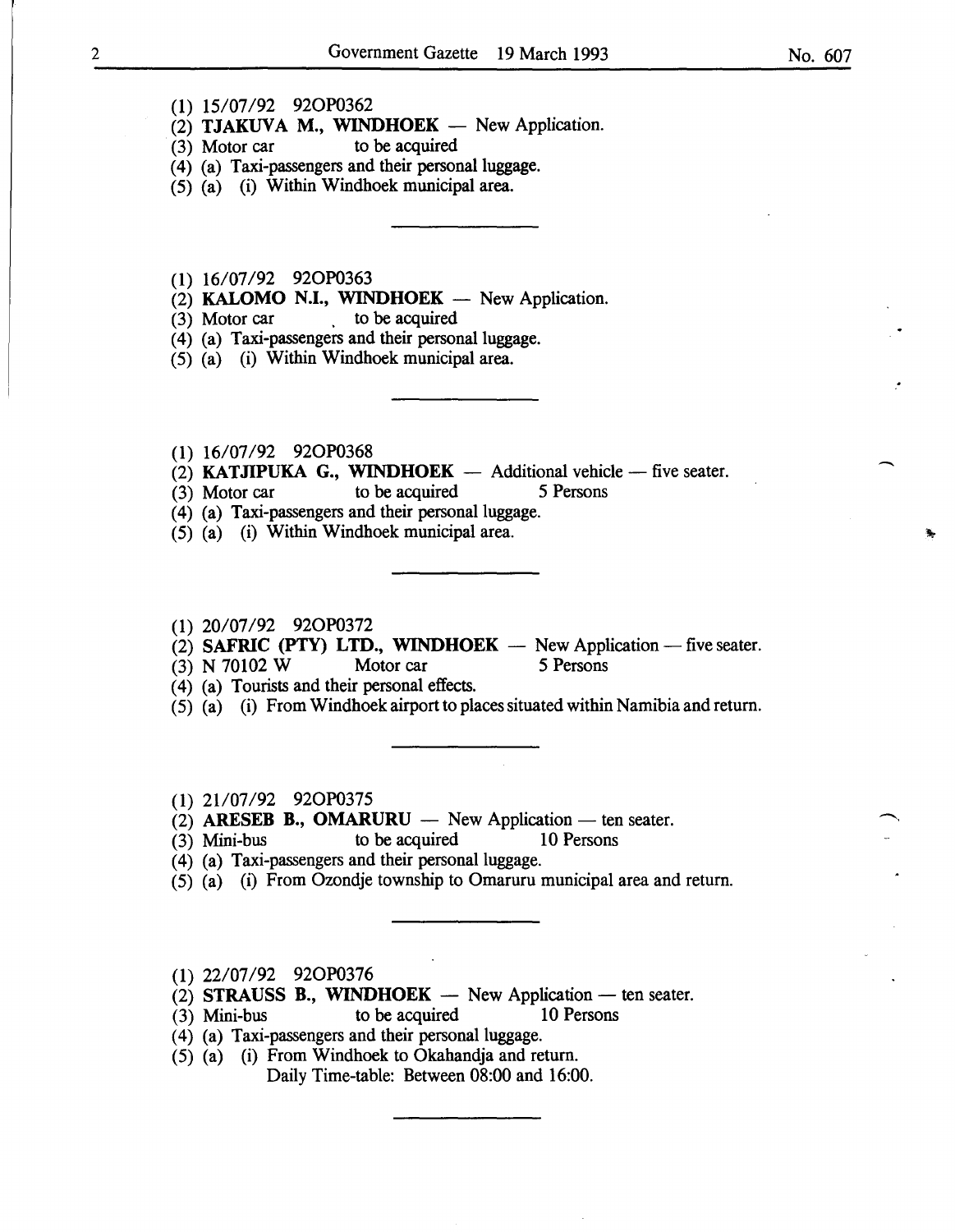• • + ••• ••• • • •••• ' ••••• :.. ••••• -. • ••••• ·' • • • ·~- ., .... ":: • • ....... . ······· .......... · .............. · .. ··.:·· ... ·. ··-.· ·-··· ..... -----·.--- -- ---·--·----.... .. : .. ·.~.-::..-- -

## (1) 23/07/92 920P0377 (2) STRAUSS B., WINDHOEK - New Application.<br>(3) Mini-bus to be acquired 10 Person to be acquired 10 Persons ( 4) (a) Passengers and their personal effects. (5) (a) (i) From Swakopmund to Windhoek and return. R40-00 per person per single trip. SUNDAYS 14:00 - SWAKOPMUND TO WINDHOEK 18:00- WINDHOEK TO SWAKOPMUND WEDNESDAYS 10:00 - SWAKOPMUND TO WINDHOEK 18:00 - WINDHOEK TO SWAKOPMUND FRIDAYS 10:00 - SWAKOPMUND TO WINDHOEK 18:00 - WINDHOEK TO SWAKOPMUND

(1) 22/07/92 920P0378

(2) **BAMPTON C., WINDHOEK** - New Application.<br>
(3) N 68383 W Motor car 6 Persons

(3) N 68383 W Motor car

(4) (a) Taxi-passengers and their personal luggage.

(5) (a) (i) Within Windhoek municipal area.

(1) 22/07/92 920P0381

(2) **GEORGE W.W., WINDHOEK** - New Application.<br>
(3) N 25922 W Mini-bus 10 Persons

(3) N 25922 W Mini-bus 10 Persons

(4) (a) Taxi-passengers and their personal luggage.

(5) (a) (i) (a) Within the municipal area of Windhoek; and (b) on casual trips from places within (a) to places situated within Namibia and return.

(1) 23/07/92 920P0385

(2) BONMILK (PTY) LTD., WINDHOEK  $-$  New Application.

(3) N 47178 W Mini-bus 16 Persons

(4) (a) Own employees and their personal luggage (if no charge is made for such conveyance) from their places of residence to the holder's own *bonafide*  place of business and return.

(5) (a) (i) Within Windhoek municipal area.

(1) 24/07/92 920P0387

(2) KASUME A., WINDHOEK  $-$  New Application.

(3) Motor car to be acquired 5 Persons

(4) (a) Taxi-passengers and their personal luggage.

(5) (a) (i) Within Windhoek municipal area.

3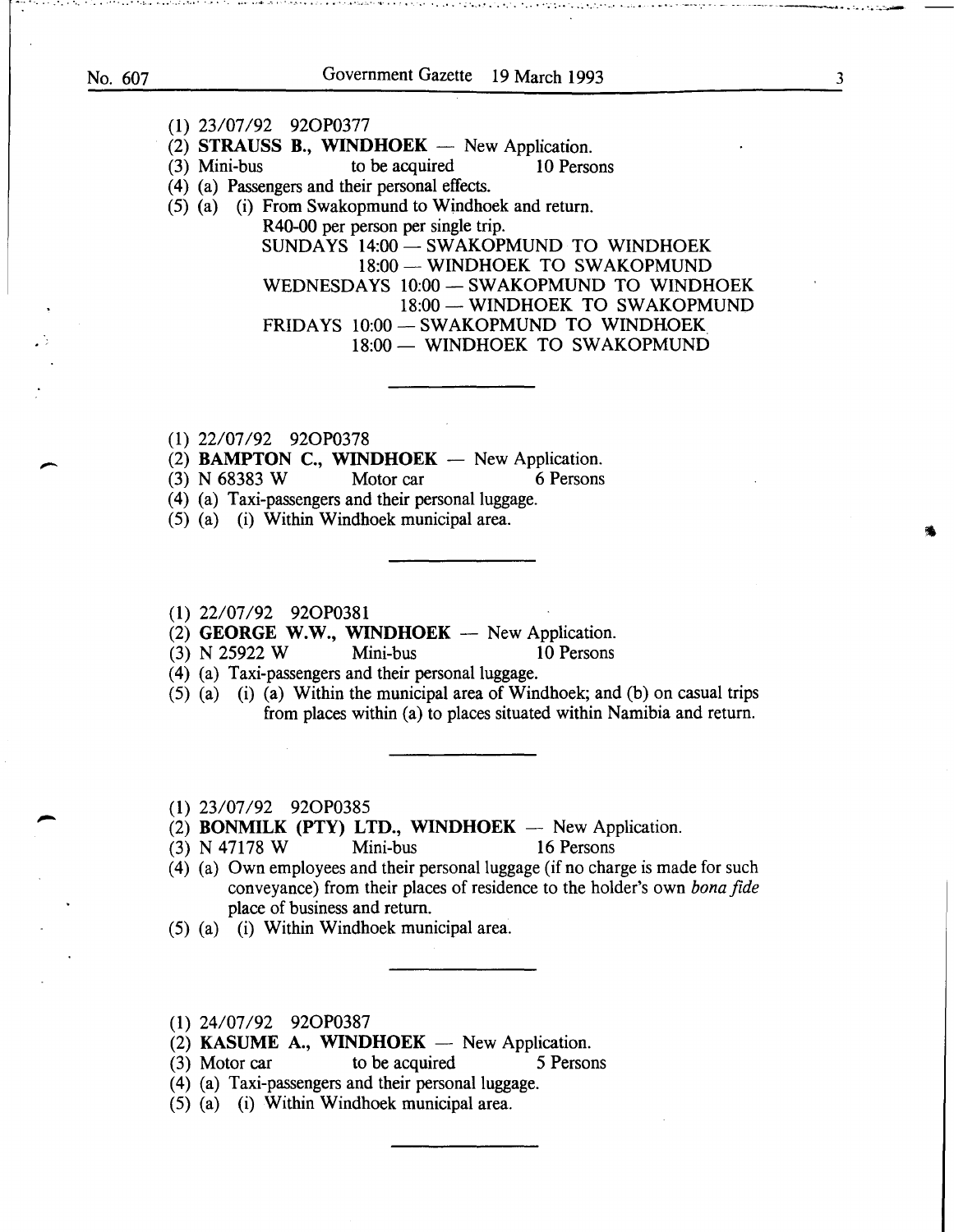-

-<br>-<br>-

- ( 1) 24/07/92 920P0389
- (2) **TJITOMBO S., WINDHOEK** New Application.<br>(3) Mini-bus to be acquired 10 Persons
- $(3)$  Mini-bus to be acquired
- (4) (a) Taxi-passengers and their personal luggage.
- (5) (a) (i) Within Windhoek municipal area including Brakwater peri-urban area.

(1) 24/07/92 920P0390

- (2) TJITOMBO S., WINDHOEK  $-$  New Application.
- (3) Motor car to be acquired 5 Persons

(4) (a) Taxi-passengers and their personal luggage.

- (5) (a) (i) Within Windhoek municipal area.
- ( 1) 27/07/92 920P0395
- (2) TJAMUAHA R., WINDHOEK  $-$  New Application.
- (3) Motor car to be acquired 10 Persons Motor car to be acquired 10 Persons
- (4) (a) Taxi-passengers and their personal luggage.
- (5) (a) (i) Within Windhoek municipal area.
- (1) 28/07/92 920P0398
- (2) NAMIB WILDERNESS SAFARIS (PTY) LTD., WINDHOEK-New Application.
- (3) N 41493 W Mini-bus 10 Persons
- ( 4) (a) Tourists and their personal effects.
- (5) (a) (i) Within the borders of the Republic of Namibia.

(1) 28/07/92 920P0399

- $(2)$  IYAMBO E.N., WINDHOEK New Application.
- (3) N 64574 W Bus 12 Persons
- ( 4) (a) Taxi-passengers and their personal luggage.
- (5) (a) (i) Within Windhoek municipal area.
- (1) 28/07/92 920P0400
- $(2)$  IYAMBO E.N., WINDHOEK New Application.
- $(3)$  N 45423 W Motor car 5 Persons
- (4) (a) Taxi-passengers and their personal luggage.
- (5) (a) (i) Within Windhoek municipal area.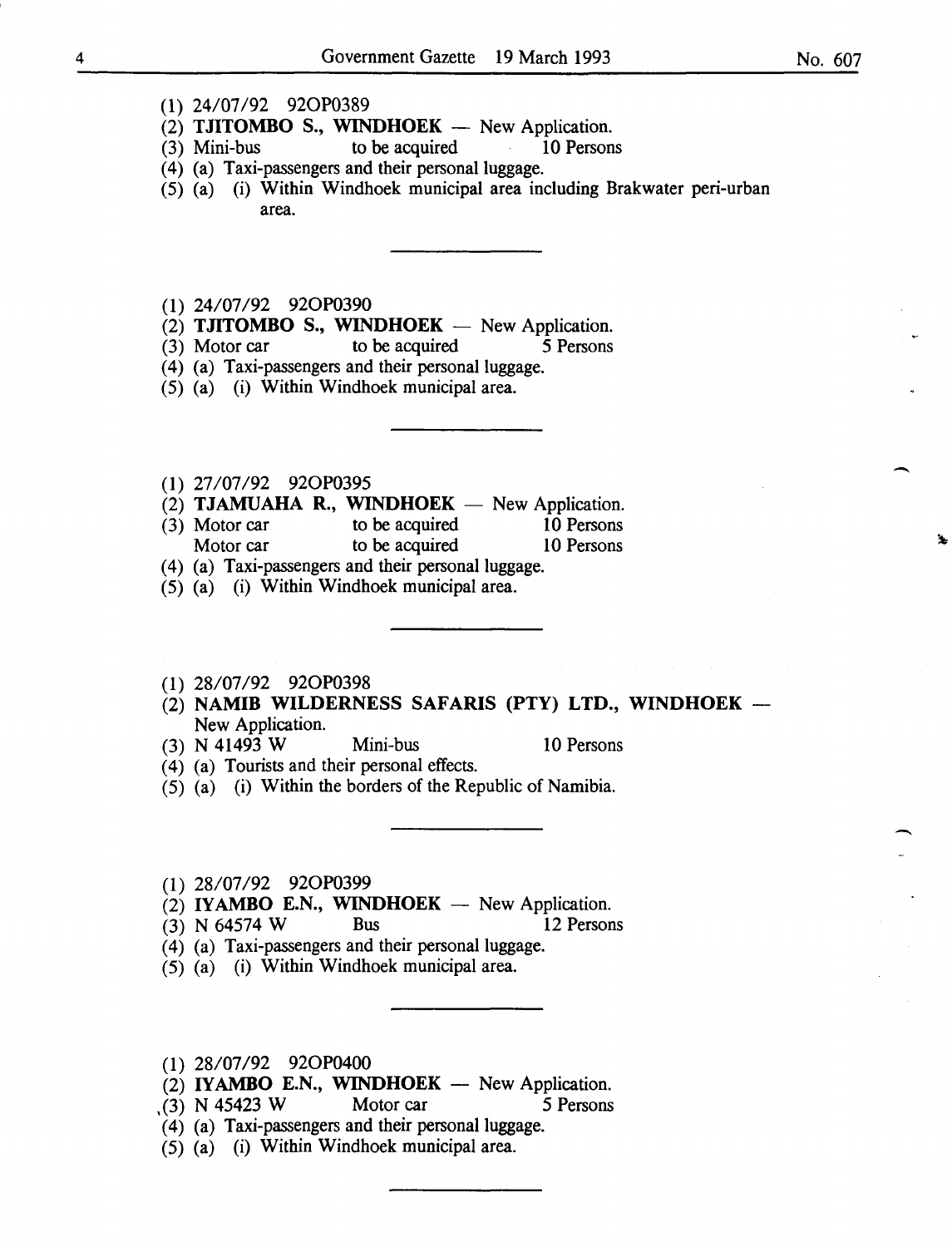$\overline{\phantom{a}}$ 

-

(1) 28/07/92 920P0401

(2) KANGUMINE A., WINDHOEK - New Application.<br>(3) Motor car to be acquired 6 Persons

to be acquired 6 Persons

(4) (a) Taxi-passengers and their personal luggage.

(5) (a) (i) Within Windhoek municipal area.

( 1) 28/07/92 920P0402

(2) KANGUMINE A., WINDHOEK - New Application.<br>(3) Motor car to be acquired 6 Persons

to be acquired 6 Persons

(4) (a) Taxi-passengers and their personal luggage.

(5) (a) (i) Within Windhoek municipal area.

(1) 29/07/92 920P0404

- (2) VISAGIE F., WINDHOEK  $-$  New Application.
- (3) CWB 7096 Mini-bus 10 Persons CWB 8421 Trailer 500 kg

(4) (a) Taxi-passengers and their personal luggage.

(5) (a) (i) From a place on the Namibia/Republic of South Africa border South of Swakopmund at the C.R. Swart bridge to Windhoek and return. T/Table: As and when required. Tariffs: As per agreement.

(1) 29/07/92 920P0407

(2) SHINAVENE F.F., WINDHOEK  $-$  New Application.

- (3) Mini-bus to be acquired 11 Persons
- (4) (a) Taxi-passengers and their personal luggage.
- (5) (a) (i) Within Windhoek municipal area.

(1) 30/07/92 920P0410

- $(2)$  JENKINS N.M., BETHANIEN  $-$  New Application.
- (3) N 611 B Lorry 6630 kg
- N 668 B Lorry 2975 kg
- (4) (a) Cylinders liquid petroleum gas.
- (5) (a) (i) From Keetmanshoop to places situated within the magisterial districts ofMaltahohe, Liideritz, Mariental, Karasburg, Gochas, Aranos, Aroab and Bethanien and return.

5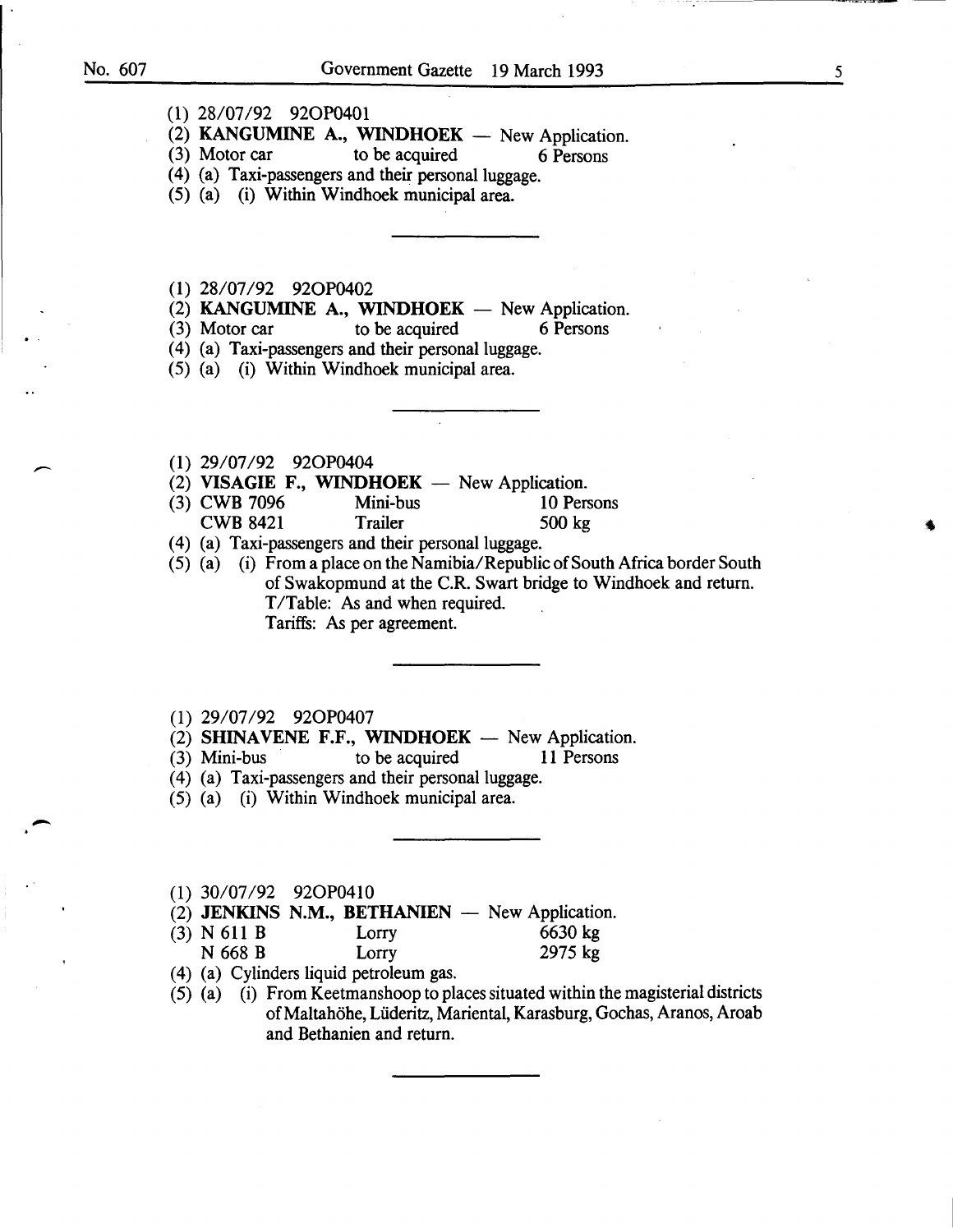$\overline{\phantom{a}}$ 

-

- **(1)** 30/07/92 920P0411
- (2) **KAVENDJAA F., WINDHOEK** New Application.<br>(3) Motor car to be acquired 5 Persons
- $(3)$  Motor car
- (4) (a) Taxi-passengers and their personal luggage.
- (5) (a) (i) Within Windhoek municipal area.
- (1) 30/07/92 920P0413
- $(2)$  **GELDENHUYS B.H.J., WINDHOEK** New Application eighty seater.
- (3) N 102 G Ford 80 Persons

( 4) (a) Passengers and their personal effects.

- (5) (a) (i) From the parking area next to the Total Garage at Grootfontein to the Mobil Garage at Rundu and return via the same route.
	- T /Table: Depart Grootfontein 08:00/18:00
		- Arrive Rundu 13:00/21:00 Depart Rundu 14:00/21:00

Arrive Grootfontein 19:00/24:00

(ii) From parking space at Caltex Garage at Grootfontein to Oshakati and return.

T/Table: Depart Grootfontein 08:00/18:00

- Arrive Oshakati 13:00/21:00
	- Depart Oshakati 14:00/21:00

Arrive Grootfontein 19:00/24:00

(iii) From parking space at Caltex Garage at Grootfontein to Tsumeb and return.

T/Table: Depart Grootfontein 08:00/15:00 Arrive Tsumeb 10:00/16:00 Arrive Otavi 12:00/17:00 Arrive Grootfontein 14:00/18:00

(1) 31107/92 920P0417

- $(2)$  **STEENKAMP H.N., WINDHOEK** New Application.
- (3) N 21072 W Motor car 5 Persons
- (4) (a) Taxi-passengers and their personal luggage.
- (5) (a) (i) Within Windhoek municipal area.
- (1) 31107/92 920P0419
- $(2)$  **KARITA M.I., WINDHOEK** New Application.
- (3) Motor car to be acquired 5 Persons
- ( 4) (a) Taxi-passengers and their personal luggage.
- (5) (a) (i) Within Windhoek municipal area.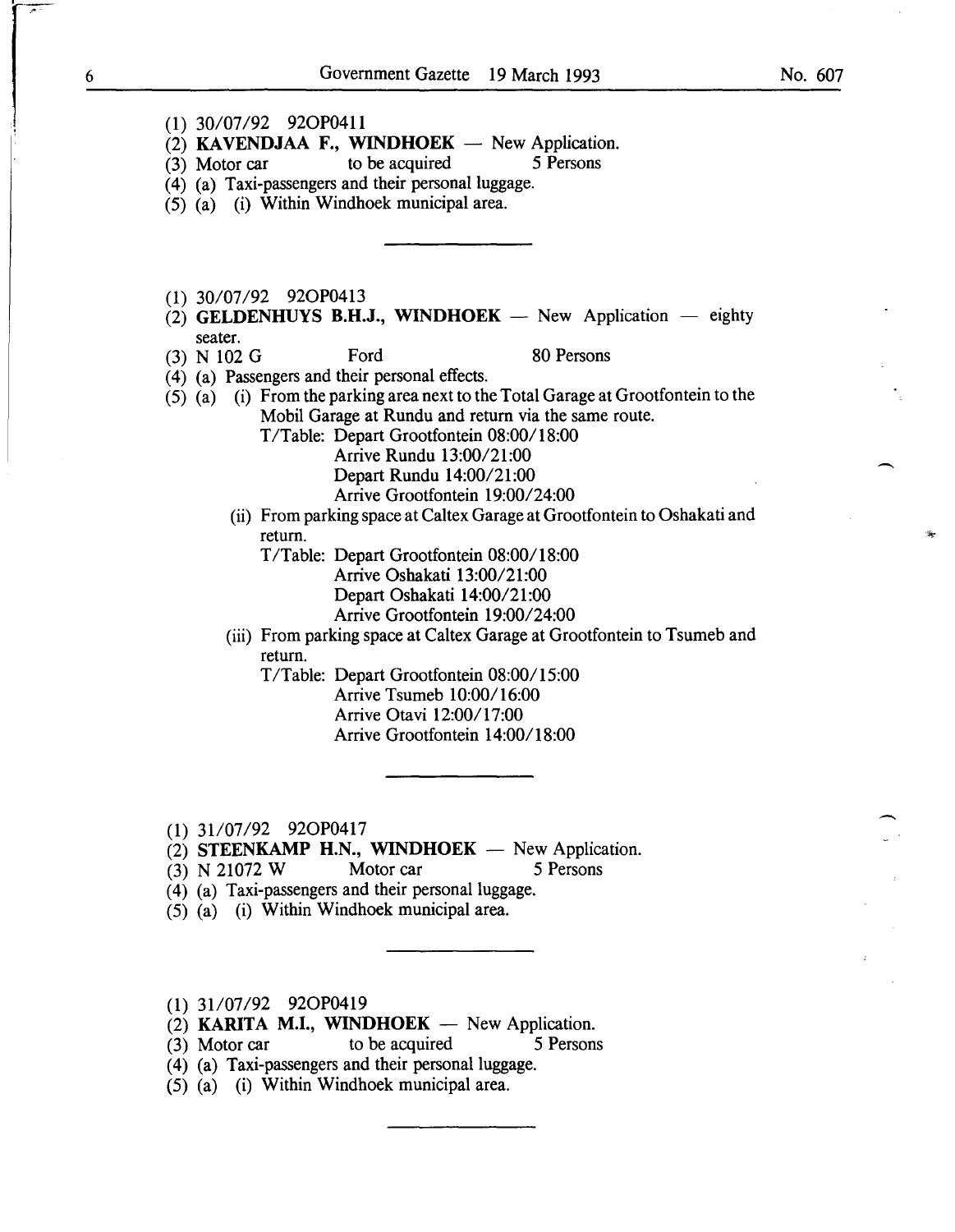$\mathbf{r}$ 

,,...

- (1) 31/07/92 920P0420
- (2) KARITA A.E., WINDHOEK  $-$  New Application.
- (3) Motor car to be acquired 5 Persons
- (4) (a) Taxi-passengers and their personal luggage.
- (5) (a) (i) Within Windhoek municipal area.
- (1) 31107/92 920P0421
- (2) **MUTAAZU G., WINDHOEK** New Application.<br>(3) Motor car to be acquired 5 Persons
- $(3)$  Motor car to be acquired
- (4) (a) Taxi-passengers and their personal luggage.
- (5) (a) (i) Within Windhoek municipal area.
- (1) 31/07/92 92OP0422
- (2) VIGLIETTI SAFARIS (NAMIBIA) (PTY) LTD., KAMANJAB -New Application.
- (3) CA 7799 L.D.V. 5 Persons
	-
- ( 4) (a) Tourists and their personal effects.
- (5) (a) (i) From Windhoek airport to places situated within Namibia and return.
- (1) 31/07/92 920P0424
- (2) TJOZONGORO D.G., WINDHOEK  $-$  New Application.
- (3) Motor car to be acquired 10 Persons Motor car to be acquired 10 Persons
- (4) (a) Taxi-passengers and their personal luggage.
- (5) (a) (i) Within Windhoek municipal area.
- (1) 31107/92 920P0425
- (2) PETERSEN W., WINDHOEK  $-$  New Application.
- (3) Mini-bus to be acquired 10 Persons
- (4) (a) Taxi-passengers and their personal luggage.
- (5) (a) (i) (a) Within the municipal area of Windhoek; and (b) on casual trips from places within (a) to places situated within Namibia and return.
- (1) 31/07/92 92OP0426
- (2) **BOCK C., WINDHOEK**  $-$  New Application.
- (3) Mini-bus to be acquired 10 Persons
- (4) (a) Taxi-passengers and their personal luggage.
- (5) (a) (i) Within the municipal area of Windhoek; and (b) on casual trips from places within (a) to places situated within Namibia and return.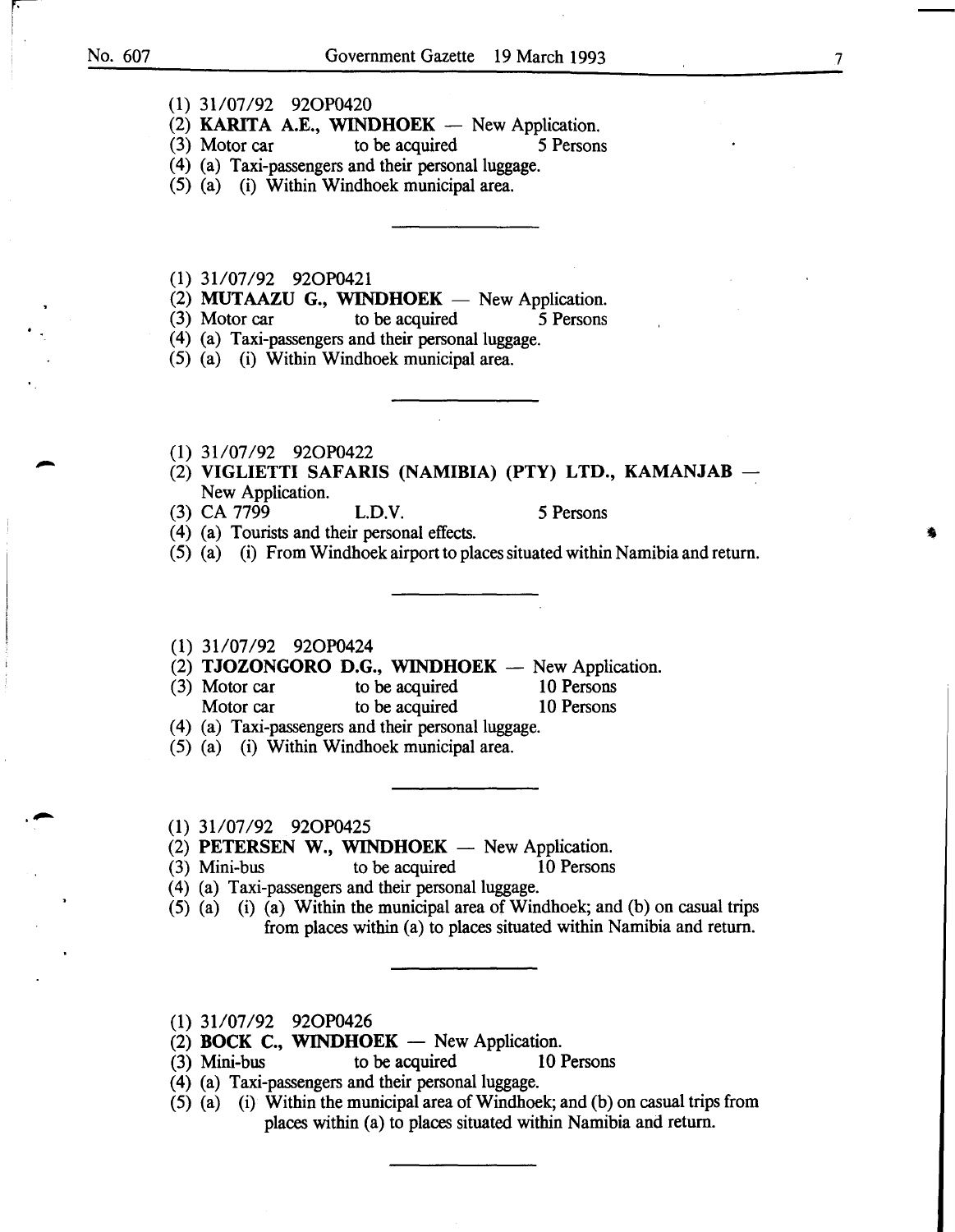(1) 31/07/92 920P0427

- (2) SHEYANARE J.S., WINDHOEK New Application -- four seater.<br>(3) Motor car to be acquired 4 Persons
- $(3)$  Motor car to be acquired
- (4) (a) Taxi-passengers and their personal luggage.
- $(5)$   $(a)$   $(i)$  Within Windhoek municipal area.
- (1) 03/08/92 920P0431
- (2) ROSENBERG J., OKAHANDJA  $-$  New Application  $-$  nine seater.<br>(3) Combi to be acquired 9 Persons
- $(3)$  Combi to be acquired
- (4) (a) Taxi-passengers and their personal luggage.
- (5) (a) (i) Within Okahandja municipal area.
- (1) 03/08/92 920P0432
- (2) UIRAB B., KATUTURA New Application five seater.<br>
(3) Motor car to be acquired 5 Persons
- 
- (4) (a) Taxi-passengers and their personal luggage.
- (5) (a) (i) Within Windhoek municipal area.
- (1) 03/08/92 920P0433
- $\tilde{C}(2)$  HANDURA G., WINDHOEK New Application five seater.
- $(3)$  Motor car to be acquired 5 Persons
- (4) (a) Taxi-passengers and their personal luggage.
- (5) (a) (i) Within Windhoek municipal area.
- (1) 03/08/92 920P0434
- (2) TJUEZA A., WINDHOEK New Application five seater.<br>(3) Motor car to be acquired 5 Persons
- $(3)$  Motor car to be acquired
- (4) (a) Taxi-passengers and their personal luggage.
- $(5)$   $(a)$  (i) Within Windhoek municipal area.
- (1) 03/08/92 920P0435

V

- $(2)$  VANDARA S., WINDHOEK New Application five seater.
- $(3)$  Motor car to be acquired 5 Persons
- (4) (a) Taxi-passengers and their personal luggage.
- (5) (a) (i) Within Windhoek municipal area.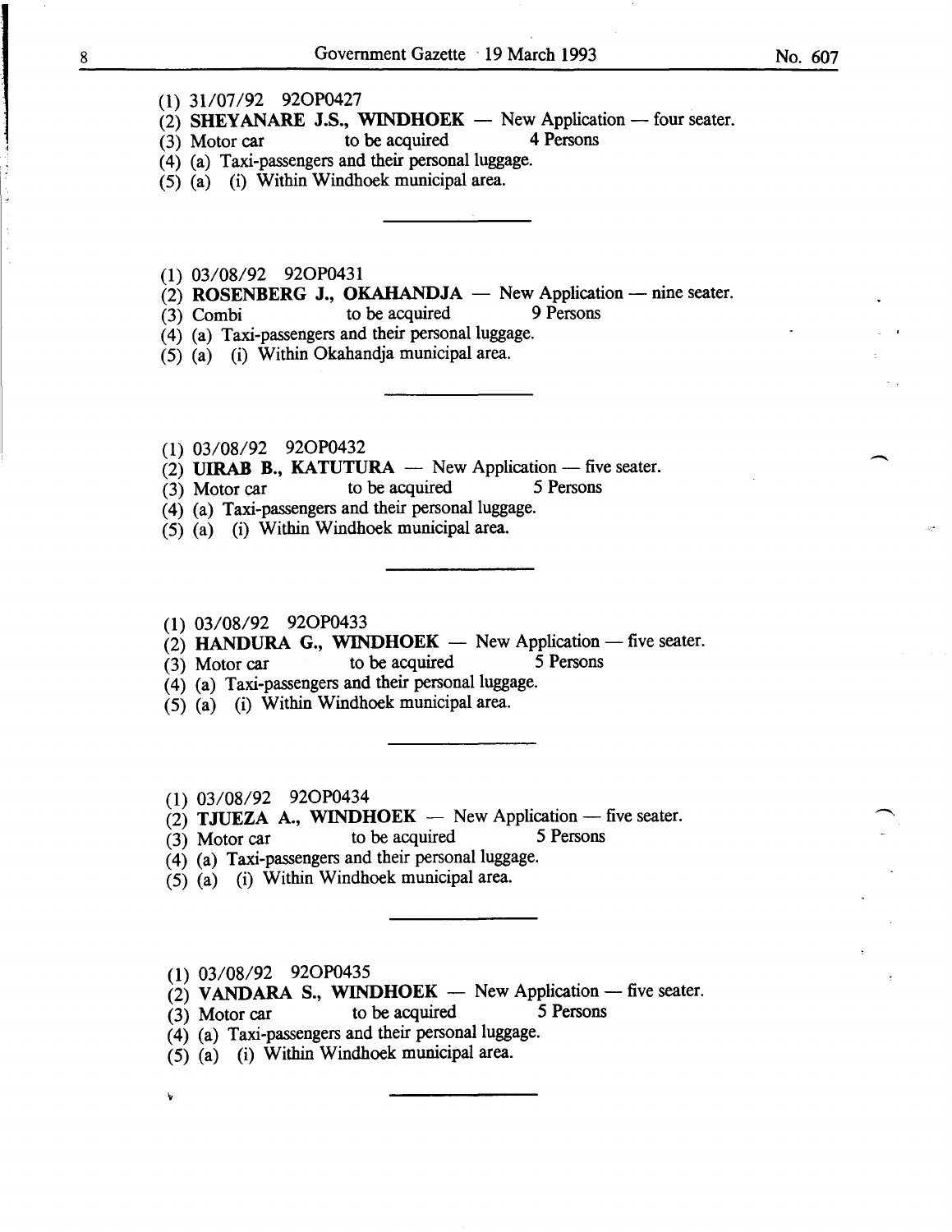. -

-

|  | (1) 03/08/92 92OP0436 |  |
|--|-----------------------|--|
|  |                       |  |

(2) **NIIKELA I.F., KATUTURA** — New Application — four seater.<br>(3)  $N$  4402 W 4 Persons

 $(3)$  N 4402 W

( 4) (a) Taxi-passengers and their personal luggage.

(5) (a) (i) Within Windhoek municipal area.

(1) 04/08/92 920P0438

 $(2)$  **SCHNEIDER H.P., WINDHOEK** - New Application.

- (3) N 74702 W Combi 10 Persons<br>
N 59090 W Station wagon 5 Persons
	- N 59090 W Station wagon 5 Persons<br>N 79 KR Double Cab 5 Persons Double Cab
- (4) (a) Tourists and their personal effects.
- $(5)$  (a) (i) Within the borders of the Republic of Namibia.
- (1) 05/08/92 920P0439
- (2) **WESBANK TRANSPORT (PTY) LTD., WINDHOEK** Additional vehicle.

| (3) | CJ 18518                     | Trailer        | 35000 kg |
|-----|------------------------------|----------------|----------|
|     | CY 88195                     | Trailer        | 30000 kg |
|     | CY 88194                     | Trailer        | 30000 kg |
|     | CY 109902                    | Trailer        | 34000 kg |
|     | CY 100000                    | Trailer        | 34000 kg |
|     | N 14729 W                    | Trailer        | 34000 kg |
|     | N 14731 W                    | Trailer        | 34000 kg |
|     | <b>CWB 7554</b>              | Trailer        | 34000 kg |
|     | <b>CWB 7553</b>              | Trailer        | 31000 kg |
|     | <b>CWB 8190</b>              | Trailer        | 34000 kg |
|     | <b>CWB 8189</b>              | Trailer        | 31000 kg |
|     | <b>CWB 8186</b>              | Trailer        | 34000 kg |
|     | <b>CWB 8187</b>              | Trailer        | 31000 kg |
|     | <b>CWB 8448</b>              | Trailer        | 40000 kg |
|     | CA 274901                    | Trailer        | 30400 kg |
|     | N 34318 W                    | S/trailer      | 26400 kg |
|     | N 34317 W                    | S/trailer      | 34000 kg |
|     | <b>CWB 1085</b>              | Trailer        | 25000 kg |
|     | <b>CWB 2955</b>              | Trailer        | 24600 kg |
|     | <b>CWB 8502</b>              | Trailer        | 24400 kg |
|     | <b>CWB 8503</b>              | Trailer        | 29400 kg |
|     | S/trailer                    | to be acquired | 30000 kg |
|     | S/trailer                    | to be acquired | 30000 kg |
|     | S/trailer                    | to be acquired | 30000 kg |
|     | $(A)$ $(A)$ Eichmael in home |                |          |

(4) (a) Fishmeal in bags.

(b) Canned fish.

- (c) Goods urgently required for replacement, repair, construction or emergency stocks.
- (d) Goods all classes.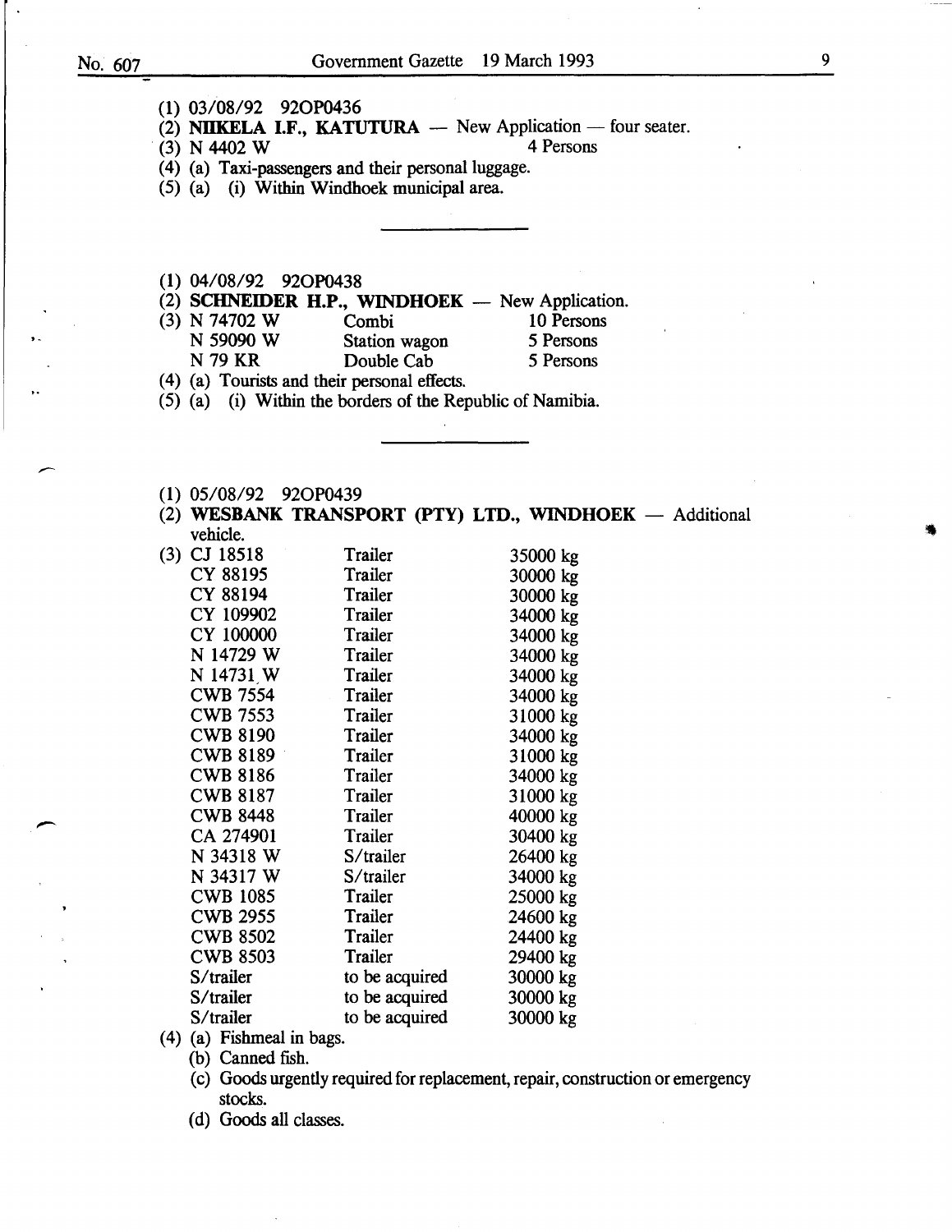No. 607

-

多

- (e) Scrap glass, scrap metal, scrap carton, scrap paper, scrap rubber and scrap plastic materials for export at harbours and/ or recycling at foundries, mills, extruding plants, yards and factories.
- (f) Thatching-reed.
- (g) Metal sheets (which are both chemically treated and heat treated)
- (5) (a) (i) From a place on the Namibia/R.S.A. border at the C.R. Swart bridge south of Swakopmund to a place on the Namibia/R.S.A. border at Nakop via Usakos, Karibib, Okahandja, Windhoek, Mariental, Keetmanshoop and Karasburg.
	- (ii) From a place on the Namibia/R.S.A. border at the C.R. Swart bridge south of Swakopmund to a place on the Namibia/R.S.A. border at Noordoewer via Usakos, Karibib, Okahandja, Windhoek, Mariental, Keetmanshoop and Griinau.
	- (b) (i) From a place on the Namibia/R.S.A. border at the C.R. Swart bridge south of Swakopmund to a place on the Namibia/R.S.A. border at Nakop via Usakos, Karibib, Okahandja, Windhoek, Mariental, Keetmanshoop and Karasburg.
		- (ii) From a place on the Namibia/R.S.A. border at the C.R. Swart bridge south of Swakopmund to a place on the Namibia/R.S.A. border at Noordoewer via Usakos, Karibib, Okahandja, Windhoek, Mariental, Keetmanshoop and Griinau.
	- (c) (i) From a place on the Namibia/R.S.A. border at the C.R. Swart bridge south of Swakopmund to a place on the Namibia/R.S.A. border at Nakop via Usakos, Karibib, Okahandja, Windhoek, Mariental, Keetmanshoop and Karasburg.
		- (ii) From a place on the Namibia/R.S.A. border at the C.R. Swart bridge south of Swakopmund to a place on the Namibia/R.S.A. border at Noordoewer via Usakos, Karibib, Okahandja, Windhoek, Mariental, Keetmanshoop and Griinau.
		- (iii) From a place on the Namibia/R.S.A. border at Nakop to a place on the Namibia/R.S.A. border south of Swakopmund at the C.R. Swart bridge.
		- (iv) From a place on the Namibia/R.S.A. border at Noordoewer to a place on the Namibia/R.S.A. border south of Swakopmund at the C.R. Swart bridge.
	- (d) (i) From a place on the Namibia/R.S.A. border at the C.R. Swart bridge to places situated within Namibia including places on the border of Namibia with neighbouring countries.
		- (ii) Within the borders of the Republic of Namibia.
	- (e) (i) From a place on the Namibia/R.S.A. border at the C.R. Swart bridge south of Swakopmund to a place on the Namibia/R.S.A. border at Nakop via Usakos, Karibib, Okahandja, Windhoek, Mariental, Keetmanshoop and Karasburg.
		- (ii) From a place on the Namibia/R.S.A. border at the C.R. Swart bridge south of Swakopmund to a place on the Namibia/R.S.A. border at Noordoewer via Usakos, Karibib, Okahandja, Windhoek, Mariental, Keetmanshoop and Griinau.
		- (iii) From places situated within Namibia to a place on the Namibia/ Republic of South Africa border at Nakop.
		- (iv) From places situated within Namibia to a place on the Namibia/ R.S.A. border at Noordoewer.
	- (f) (i) From a place on the Namibia/R.S.A. border at Noordoewer to places situated within Namibia.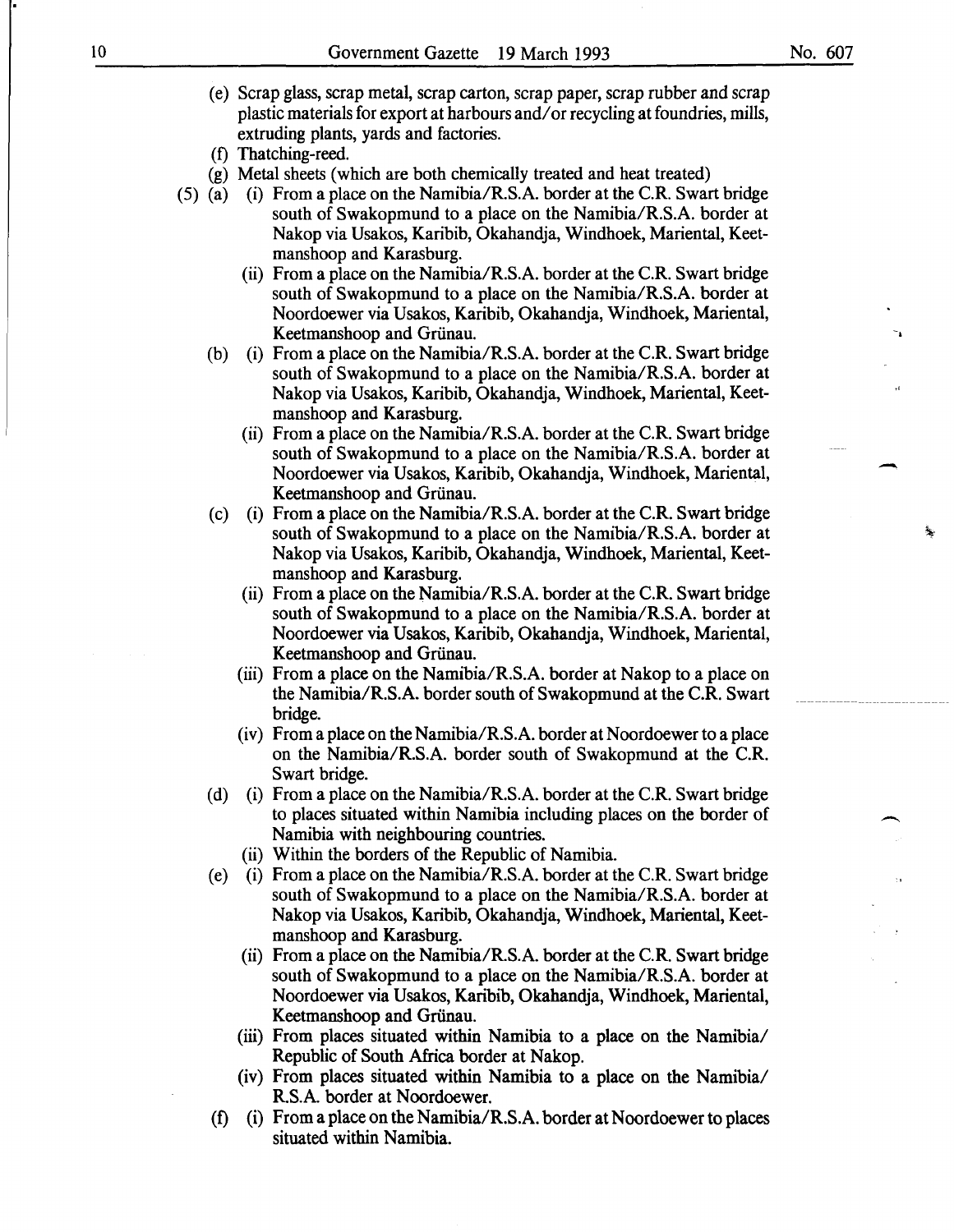I */It* 

- (ii) From a place on the Namibia/R.S.A. border at Noordoewer to a place on the Namibia/R.S.A. border south of Swakopmund at the C.R. Swart bridge.
- (g) (i) From a place on the Namibia/R.S.A. border at Nakop to a place on the Namibia/R.S.A. border south of Swakopmund at the C.R. Swart bridge.
- (1) 05/08/92 920P0440
- (2) NAMIBIA SUGAR PACKERS (PTY) LTD., WINDHOEK - New Application

|     | $150W$ <i>Typhoditon.</i> |         |          |
|-----|---------------------------|---------|----------|
| (3) | N 38185 W                 | Trailer | 30000 kg |
|     | N 38184 W                 | Trailer | 30000 kg |
|     | N 37729 W                 | Trailer | 30000 kg |
|     | N 37730 W                 | Trailer | 30000 kg |
|     | N 43828 W                 | Trailer | 30000 kg |
|     | N 43827 W                 | Trailer | 30000 kg |
|     | <b>CWB 3215</b>           | Trailer | 24000 kg |
|     | <b>CWB 3217</b>           | Trailer | 24000 kg |
|     | N 59796 W                 | Trailer | 34000 kg |
|     | N 61147 W                 | Trailer | 31000 kg |
|     | N 36248 W                 | Trailer | 34000 kg |
|     | N 36258 W                 | Trailer | 31000 kg |
|     | N 37423 W                 | Trailer | 34000 kg |
|     | N 38424 W                 | Trailer | 31000 kg |
|     | N 14103 W                 | Trailer | 34000 kg |
|     | N 14102 W                 | Trailer | 31000 kg |
|     | N 32418 W                 | Trailer | 34000 kg |
|     | N 31070 W                 | Trailer | 31000 kg |
|     | N 58451 W                 | Trailer | 34000 kg |
|     | N 58450 W                 | Trailer | 31000 kg |
|     | N 65543 W                 | Trailer | 34000 kg |
|     |                           |         |          |

( 4) (a) Goods all classes.

- (5) (a) (i) From a place on the border of Namibia with a neighbouring country through Namibia to another place on the border of Namibia with a neighbouring country.
	- (ii) From places situated within Namibia to places situated on the border of Namibia with neighbouring countries.
	- (iii) Within the borders of the Republic of Namibia.

(1) 05/08/92 920P0441

- (2) KANDARA L.A., WINDHOEK  $-$  New Application  $-$  ten seater.
- (3) Motor car to be acquired 10 Persons

(4) (a) Taxi-passengers and their personal luggage.

(5) (a) (i) Within Windhoek municipal area.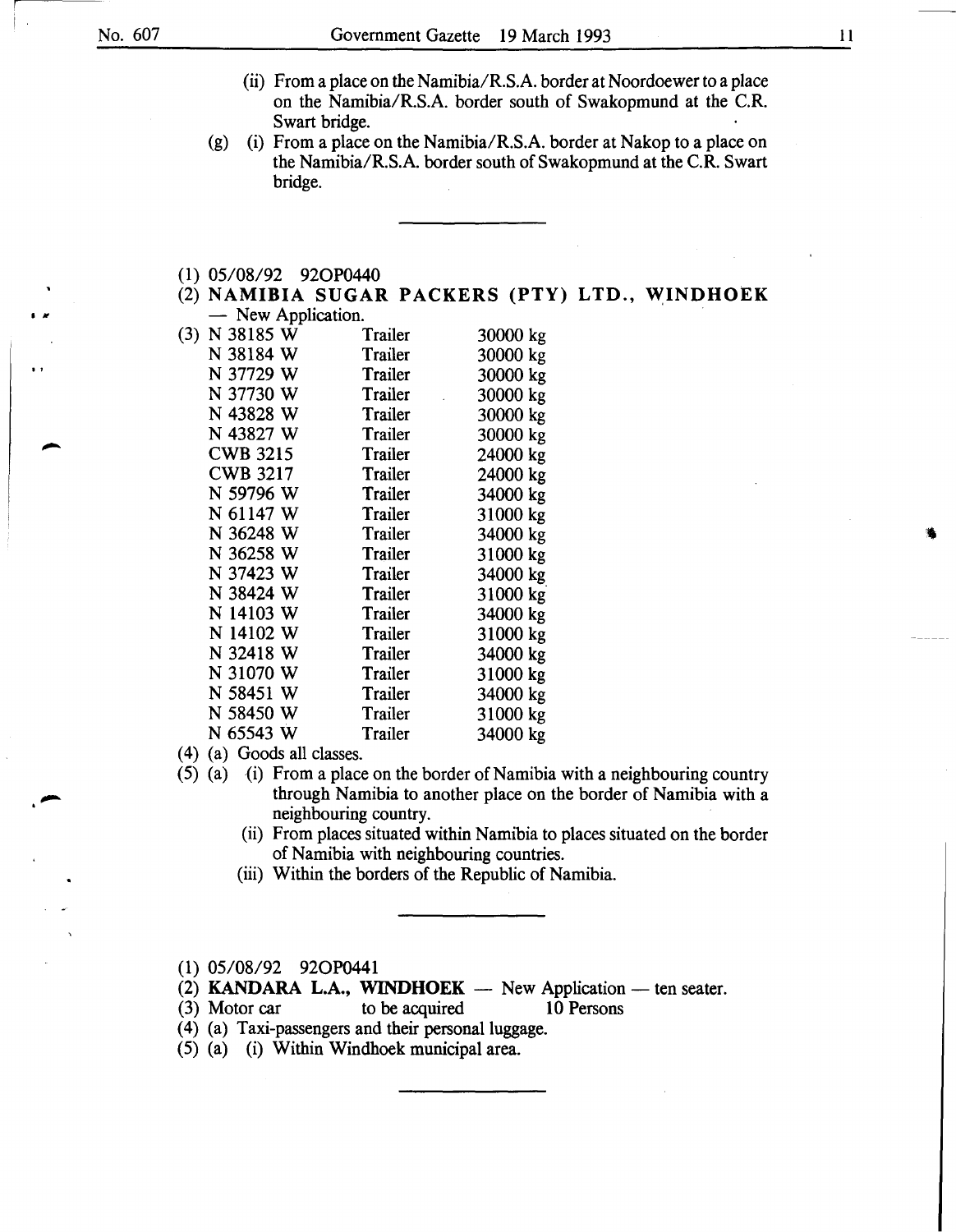(1) 05/08/92 920P0442

 $(3)$  Motor car

(2) **FOTOLELA M., WINDHOEK** - New Application - six seater.<br>(3) Motor car to be acquired 6 Persons

- (4) (a) Taxi-passengers and their personal luggage.
- (5) (a) (i) Within Windhoek municipal area.
- (1) 05/08/92 920P0443
- (2) MURANGI S., WINDHOEK  $-$  New Application  $-$  five seater.
- (3) Motor car to be acquired 5 Persons
- (4) (a) Taxi-passengers and their personal luggage.
- (5) (a) (i) Within Windhoek municipal area.
- (1) 05/08/92 920P0444
- (2) MURANGI S., WINDHOEK  $-$  Additional vehicle  $-$  five seater.
- (3) Motor car to be acquired 5 Persons
- (4) (a) Taxi-passengers and their personal luggage.
- (5) (a) (i) Within Windhoek municipal area.
- {1) 05/08/92 920P0446
- $(2)$  SILAWA J.K., KHOMASDAL New Application five seater.
- (3) N 74721 W Motor car 5 Persons
- ( 4) (a) Taxi-passengers and their personal luggage.
- (5) (a) (i) Within Windhoek municipal area.
- (1) 05/08/92 920P0448
- (2) MUESEE E., WINDHOEK  $-$  New Application  $-$  five seater.
- (3) Motor car to be acquired 5 Persons
- (4) (a) Taxi-passengers and their personal luggage.
- (5) (a) (i) Within Windhoek municipal area.
- (1) 05/08/92 920P0449

 $\ddot{\phantom{0}}$ 

- (2) MUESEE E., WINDHOEK  $-$  New Application  $-$  five seater.
- (3) Motor car to be acquired 5 Persons
- (4) (a) Taxi-passengers and their personal luggage.
- (5) (a) (i) Within Windhoek municipal area.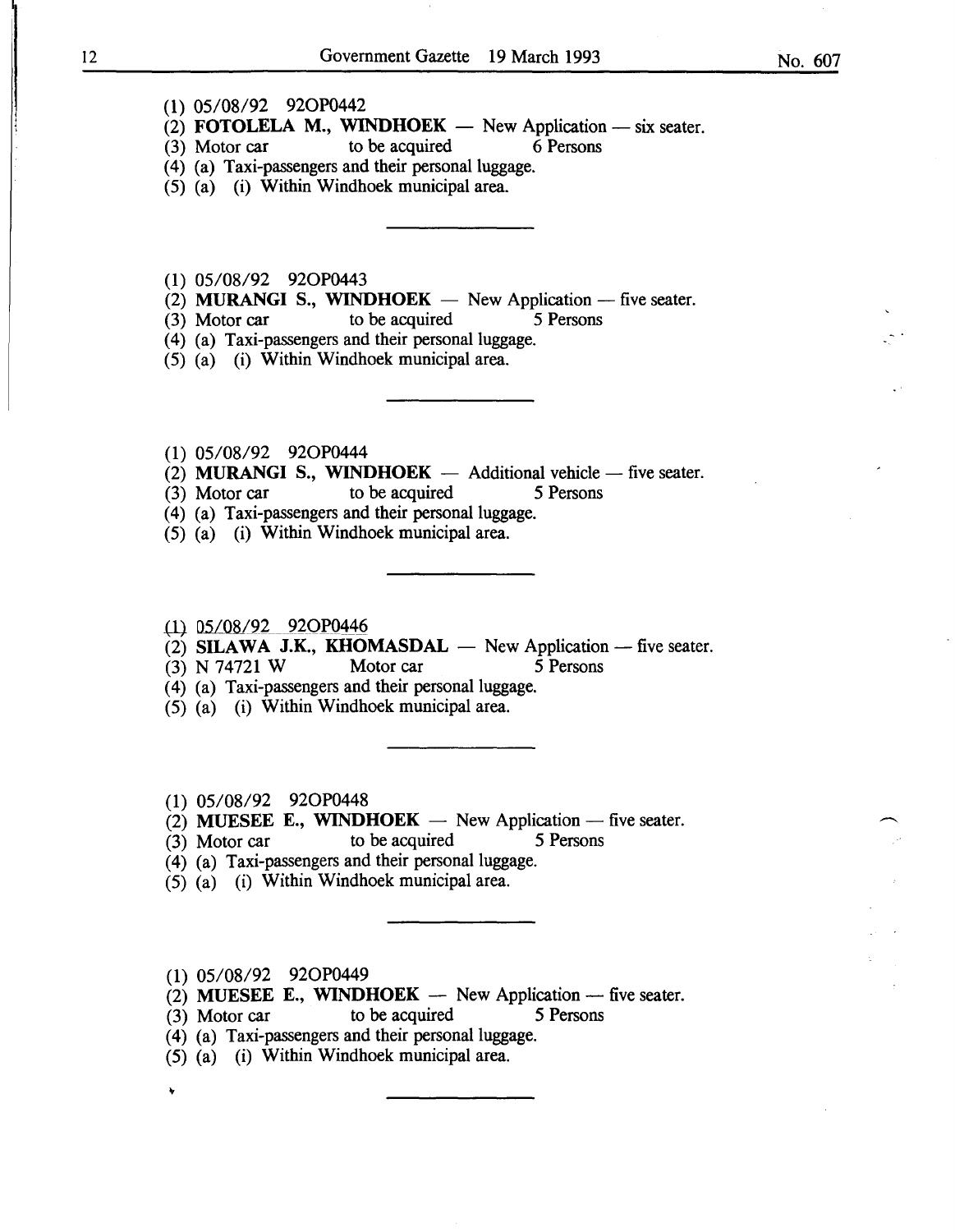سع

- (1) 05/08/92 920P0450
- (2) SHILOMBUELUA H.E., WINDHOEK  $-$  New Application  $-$  five seater.
- (3) N 75045 W Motor car 5 Persons

- (4) (a) Taxi-passengers and their personal luggage.
- (5) (a) (i) Within Windhoek municipal area.

(1) 05/08/92 920P0451

- (2) HENGARI M., WINDHOEK  $-$  New Application  $-$  five seater.
- (3) Motor car to be acquired 5 Persons

(4) (a) Taxi-passengers and their personal luggage.

- (5) (a) (i) Within Gobabis municipal area.
- (1) 13/08/92 920P0452
- (2) DANIELS A., WINDHOEK  $-$  New Application  $-$  five seater.
- (3) N 67971 W Motor car 5 Persons
- (4) (a) Taxi-passengers and their personal luggage.
- (5) (a) (i) Within Gobabis municipal area.
- (1) 05/08/92 920P0453
- (2) NDILULA A., WINDHOEK New Application five seater.<br>
(3) N 16357 W Motor car 5 Persons
- $(3)$  N 16357 W
- (4) (a) Taxi-passengers and their personal luggage.
- (5) (a) (i) Within Windhoek municipal area.

.-- (1) 07/08/92 920P0456

- (2) NIEUWENHUYS H., WINDHOEK  $-$  New Application.<br>(3) Motor car to be acquired 8 Persons
- $(3)$  Motor car to be acquired Combi to be acquired 10 Persons
- (4) (a) Taxi-passengers and their personal luggage.
- (5) (a) (i) Within Windhoek municipal area.
- (1) 07/08/92 920P0457
- (2) LEEVI M., WINDHOEK  $-$  New Application  $-$  four seater.
- (3) N 30340 W Motor car 4 Persons
- (4) (a) Taxi-passengers and their personal luggage.
- $(5)$   $(a)$   $(i)$  Within Windhoek municipal area.